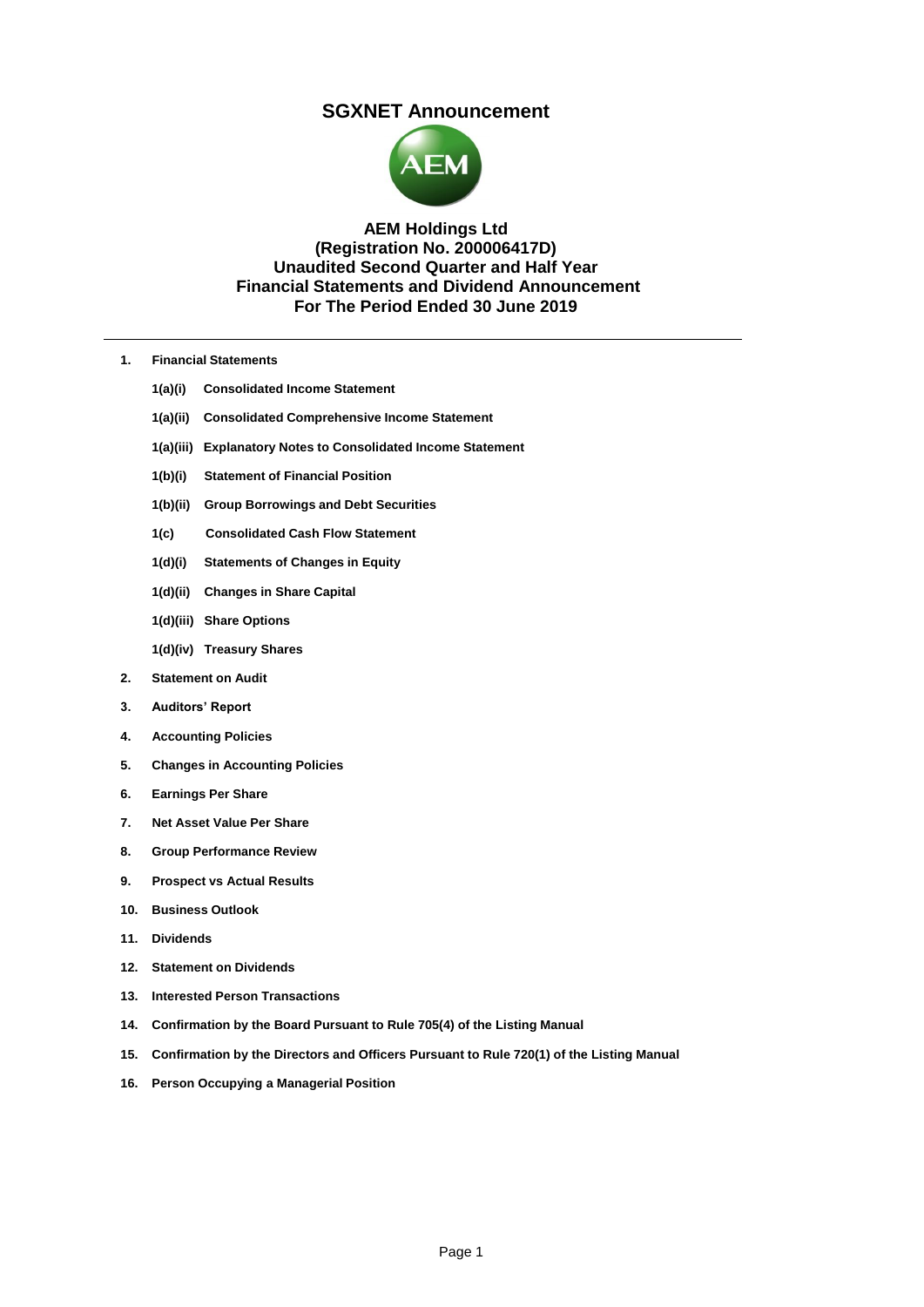### **1(a)(i). Consolidated Income Statement 1. Financial Statements**

|                                                       |             |                | <b>Quarterly Results</b> |               | <b>YTD Results</b> |                |                                            |  |
|-------------------------------------------------------|-------------|----------------|--------------------------|---------------|--------------------|----------------|--------------------------------------------|--|
|                                                       | <b>Note</b> | <b>2Q2019</b>  | 2Q2018                   | Change*       | 1H2019             | 1H2018         | Change*                                    |  |
|                                                       |             | <b>S\$'000</b> | <b>S\$'000</b>           | $\frac{9}{6}$ | <b>S\$'000</b>     | <b>S\$'000</b> | $\frac{9}{6}$                              |  |
| Revenue                                               |             | 97.919         | 72.658                   | 34.8%         | 150.635            | 138.308        | 8.9%                                       |  |
| Other income                                          |             | 261            | 269                      | $-3.0%$       | 359                | 258            | 39.1%                                      |  |
| Changes in inventories of<br>finished goods and work- |             |                |                          |               |                    |                |                                            |  |
| in-progress                                           | A.2         | (794)          | 9,433                    | $-108.4%$     | 14,832             | 13,304         | 11.5%                                      |  |
| Raw materials and other<br>consumables                | A.2         | (61, 978)      | (59, 221)                | $-4.7%$       | (110, 163)         | (106, 302)     | $-3.6%$                                    |  |
| Staff costs                                           |             | (11, 311)      | (8, 173)                 | $-38.4%$      | (19, 584)          | (16, 478)      | $-18.8%$                                   |  |
| Depreciation expense                                  |             | (981)          | (263)                    | $-273.0%$     | (2,062)            | (525)          | -292.8%                                    |  |
| Amortisation of intangible<br>assets                  |             | (409)          | (77)                     | $-431.2%$     | (840)              | (160)          | $-425.0%$                                  |  |
| Operating lease<br>expenses                           |             | (509)          | (1,066)                  | 52.3%         | (872)              | (1,944)        | 55.1%                                      |  |
| Legal and professional<br>fees                        |             | (373)          | (553)                    | 32.5%         | (820)              | (1, 304)       | 37.1%                                      |  |
| Sales and marketing<br>expenses                       |             | (2,695)        | (1,265)                  | $-113.0%$     | (4, 253)           | (2, 446)       | $-73.9%$                                   |  |
| Other expenses                                        |             | (147)          | (200)                    | 26.5%         | (344)              | (972)          | 64.6%                                      |  |
| Finance expenses                                      |             | (44)           | (12)                     | $-266.7%$     | (57)               | (17)           | $-235.3%$                                  |  |
| Share of gain/ (loss) of<br>equity-accounted          |             |                |                          |               |                    |                |                                            |  |
| investee                                              |             | 45             | (11)                     | 509.1%        | 134                | (192)          | 169.8%                                     |  |
| <b>Profit before taxation</b>                         |             | 18,984         | 11,519                   | 64.8%         | 26,965             | 21,530         | 25.2%                                      |  |
| Income tax expenses                                   |             | (3,276)        | (2,024)                  | $-61.9%$      | (4,661)            | (3,817)        | $-22.1%$                                   |  |
| <b>Profit for the period</b>                          |             | 15,708         | 9,495                    | 65.4%         | 22,304             | 17,713         | 25.9%                                      |  |
| Profit attributable to:                               |             |                |                          |               |                    |                |                                            |  |
| Owners of the Company                                 |             | 15,708         | 9,495                    | 65.4%         | 22,304             | 17,713         | 25.9%<br>* Increase/(Decrease) in Earnings |  |

## **1(a)(ii). Consolidated Comprehensive Income Statement**

|                              | 15.708 | 9.495  | 65.4%    | 22.304 | 17.713 | 25.9%     |
|------------------------------|--------|--------|----------|--------|--------|-----------|
| <b>Profit for the period</b> |        |        |          |        |        |           |
| Other comprehensive          |        |        |          |        |        |           |
| income                       |        |        |          |        |        |           |
| Foreign currency             |        |        |          |        |        |           |
| translation differences      | 418    | 1,370  | $-69.5%$ | (428)  | 589    | $-172.7%$ |
| Share of foreign             |        |        |          |        |        |           |
| currency translation         |        |        |          |        |        |           |
| difference of equity-        |        |        |          |        |        |           |
| accounted investee           | 173    | 60     | 188.3%   | (43)   | (14)   | $-207.1%$ |
| <b>Other comprehensive</b>   |        |        |          |        |        |           |
| gain/ (loss) for the         |        |        |          |        |        |           |
| period, net of tax           | 591    | 1,430  | $-58.7%$ | (471)  | 575    | $-181.9%$ |
| <b>Total comprehensive</b>   |        |        |          |        |        |           |
| income for the period        | 16,299 | 10,925 | 49.2%    | 21,833 | 18,288 | 19.4%     |
|                              |        |        |          |        |        |           |

| Total<br>I comprehensive income attributable to: |        |        |       |                   |        |                                   |
|--------------------------------------------------|--------|--------|-------|-------------------|--------|-----------------------------------|
| Owners of the C<br>. Company                     | 16.299 | 10.925 | 49.2% | ooo<br>ິ<br>ניט.ו | 18.288 | 19.4%                             |
|                                                  |        |        |       |                   |        | * Increase/(Decrease) in Earnings |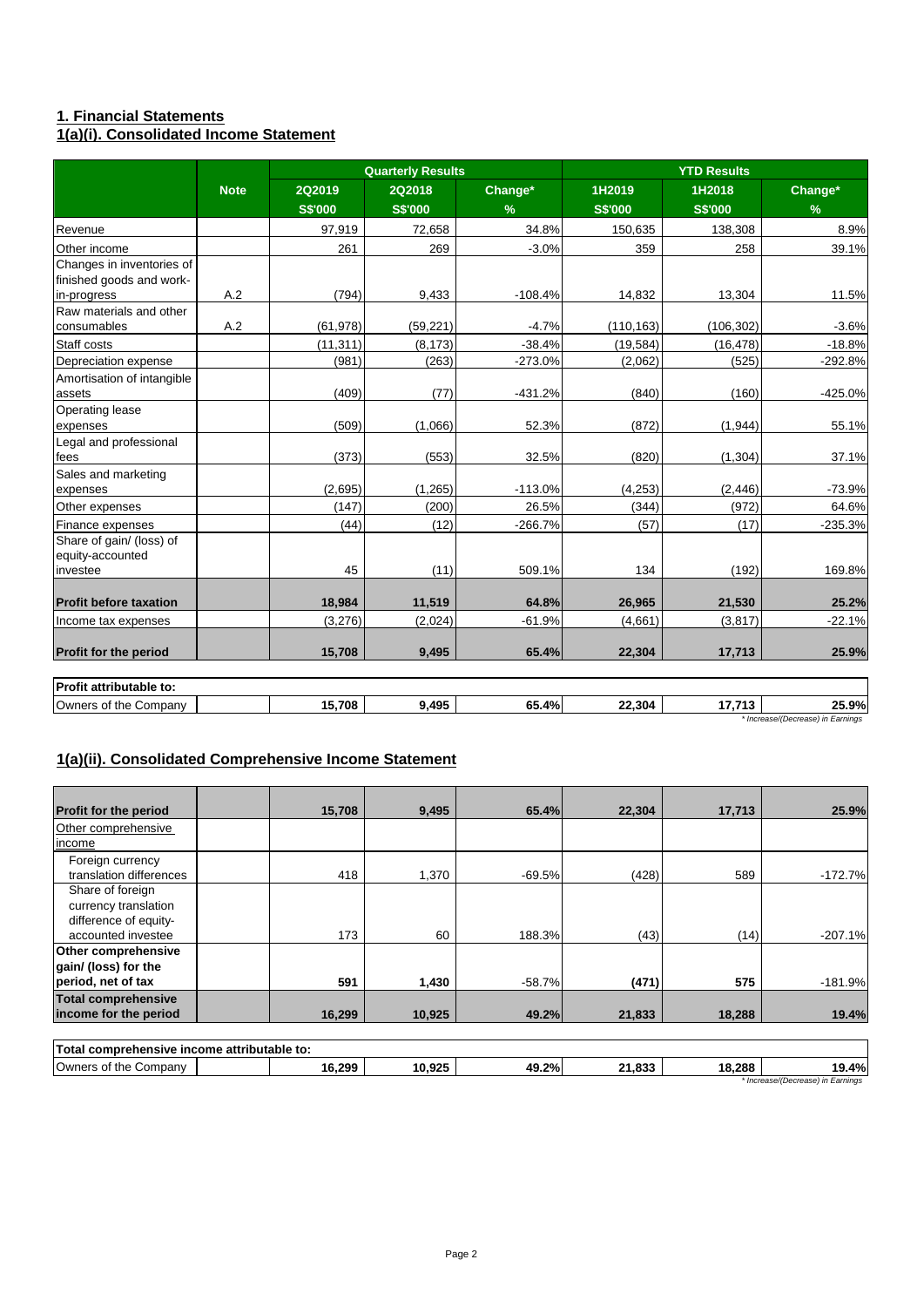### **1(a)(iii). Explanatory Notes to Consolidated Income Statement**

|                        |             | <b>Quarterly Results</b> |                |               | <b>YTD Results</b> |                |               |
|------------------------|-------------|--------------------------|----------------|---------------|--------------------|----------------|---------------|
|                        | <b>Note</b> | 2Q2019                   | <b>2Q2018</b>  | Change*       | 1H2019             | 1H2018         | Change*       |
|                        |             | <b>S\$'000</b>           | <b>S\$'000</b> | $\frac{9}{6}$ | <b>S\$'000</b>     | <b>S\$'000</b> | $\frac{9}{6}$ |
| Government grant       |             |                          |                |               |                    |                |               |
| income                 |             | 47                       | 73             | $-35.6%$      | 131                | 132            | $-0.8%$       |
| Interest income        |             | 112                      | 52             | 115.4%        | 199                | 113            | 76.1%         |
| Exchange gain/ (loss), |             |                          |                |               |                    |                |               |
| net                    | A.1(a)      | 93                       | 140            | $-33.6%$      | $12 \overline{ }$  | (449)          | 102.7%        |
| Inventory obsolescence |             |                          |                |               |                    |                |               |
| reversal /(allowance)  | A.1(b)      |                          | 78             | $-100.0\%$    | (44)               | 453            | $-109.7%$     |

### **A.1 Profit for continuing operation is arrived at after crediting/(charging) the following items:**

**A.1 (a)**  Exchange gain in 2Q2019 and 1H2019 arose mainly due to favourable movements in foreign exchange rates between United States dollar and Singapore dollar.

**A.1 (b)** Allowance for inventory obsolescence of S\$44,000 in 1H2019 was made for slow-moving inventory.

### **A.2 Raw Material and Other Consumables**

|                                                                                                                                   | <b>Quarterly Results</b> |                |               | <b>YTD Results</b> |                |                                |  |
|-----------------------------------------------------------------------------------------------------------------------------------|--------------------------|----------------|---------------|--------------------|----------------|--------------------------------|--|
|                                                                                                                                   | 2Q2019                   | 2Q2018         | Change*       | 1H2019             | 1H2018         | Change*                        |  |
|                                                                                                                                   | <b>S\$'000</b>           | <b>S\$'000</b> | $\frac{1}{2}$ | <b>S\$'000</b>     | <b>S\$'000</b> | $\%$                           |  |
| Changes in inventories of finished<br>goods and work-in-progress excluding<br>reversal of allowance for inventory<br>obsolescence | (794)                    | 9.355          | $-108.5\%$    | 14.876             | 12.851         | 15.8%                          |  |
|                                                                                                                                   |                          |                |               |                    |                |                                |  |
| Raw materials and consumables cost                                                                                                | (61, 978)                | (59, 221)      | -4.7%         | (110, 163)         | (106, 302)     | $-3.6%$                        |  |
| Material cost before allowance and<br>reversal for inventory obsolescence                                                         | (62, 772)                | (49, 866)      | $-25.9%$      | (95, 287)          | (93, 451)      | $-2.0%$                        |  |
| Inventory obsolescence reversal/<br>(allowance)                                                                                   | $\overline{\phantom{a}}$ | 78             | $-100.0\%$    | (44)               | 453            | $-109.7\%$                     |  |
| Total                                                                                                                             | (62, 772)                | (49, 788)      | $-26.1%$      | (95, 331)          | (92,998)       | $-2.5%$                        |  |
|                                                                                                                                   |                          |                |               |                    |                | * Increase/(Decrease) Earnings |  |

Raw materials and consumables cost, taking into consideration changes in inventories excluding reversal for inventory obsolescence, increased from S\$49.9 million in 2Q2018 to S\$62.8 million in 2Q2019, representing an increase of 25.9% and increased from S\$93.5 million in 1H2018 to S\$95.3 million in 1H2019, representing an increase of 2.0%. Material margin improved in 2Q2019 and 1H2019 mainly due to favourable change in product mix and higher engineering development revenue.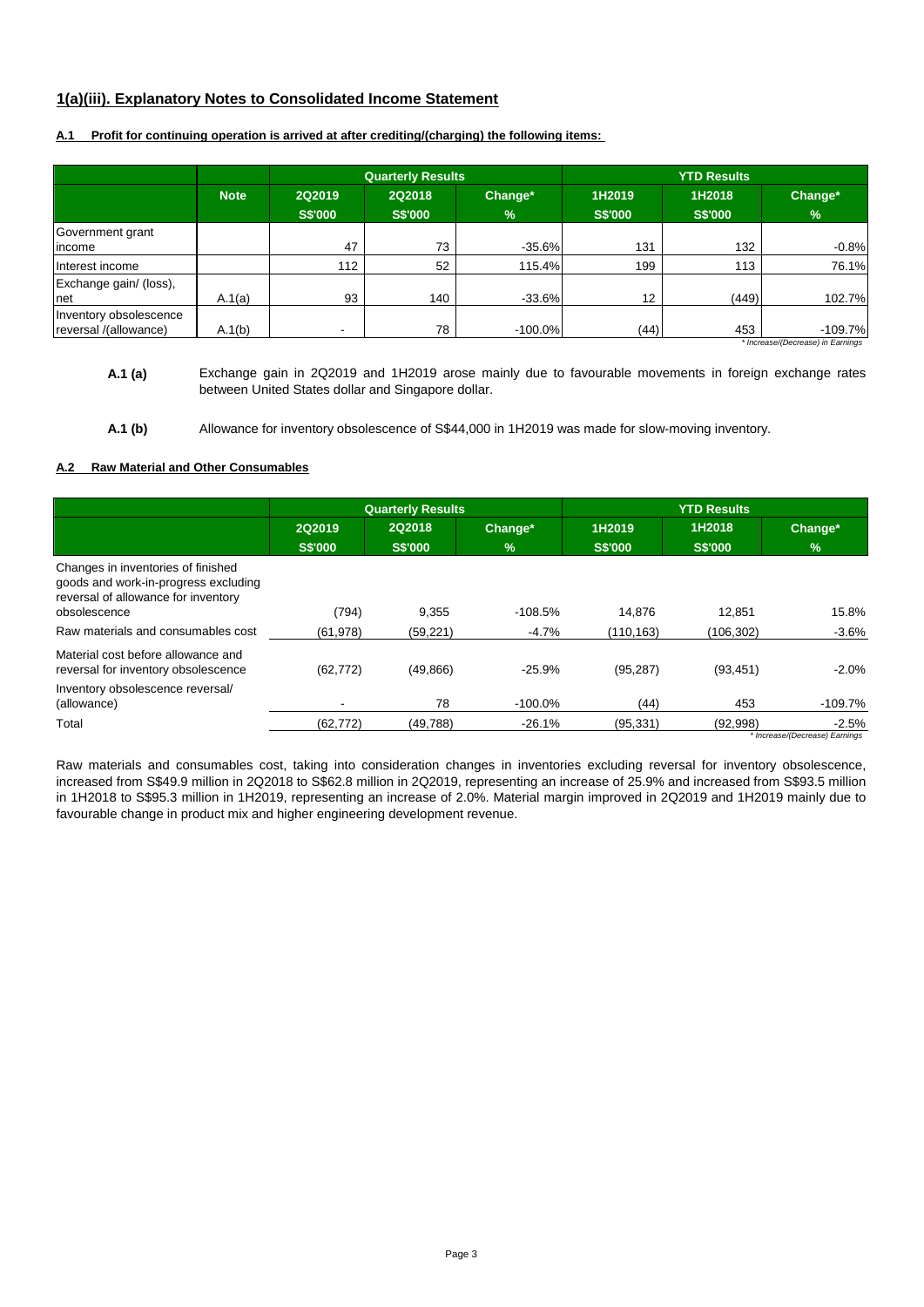## **1(b)(i). Statement of Financial Position**

|                                                     |             | Group                    |                          | <b>Company</b>           |                          |
|-----------------------------------------------------|-------------|--------------------------|--------------------------|--------------------------|--------------------------|
|                                                     |             | 30-Jun-19                | 31-Dec-18                | 30-Jun-19                | 31-Dec-18                |
|                                                     | <b>Note</b> | <b>S\$'000</b>           | <b>S\$'000</b>           | <b>S\$'000</b>           | <b>S\$'000</b>           |
| <b>Non-current assets</b>                           |             |                          |                          |                          |                          |
| Property, plant and equipment                       |             | 5,651                    | 5,725                    | 29                       | 21                       |
| Right of use assets                                 | <b>B.1</b>  | 3,056                    |                          |                          |                          |
| Intangible assets and goodwill                      |             | 17,380                   | 17,717                   | $\overline{\phantom{a}}$ | $\blacksquare$           |
| Subsidiaries                                        |             |                          |                          | 26,781                   | 26,578                   |
| Associate                                           |             | 4,250                    | 4,153                    | 4,667                    | 4,667                    |
| Deferred tax asset                                  |             | 57                       | 57                       |                          |                          |
|                                                     |             | 30,394                   | 27,652                   | 31,477                   | 31,266                   |
| <b>Current assets</b>                               |             |                          |                          |                          |                          |
| Inventories                                         | B.2         | 44,387                   | 27,433                   | $\blacksquare$           | $\blacksquare$           |
| Contract cost                                       |             | 221                      | 788                      | $\blacksquare$           | $\overline{\phantom{a}}$ |
| Trade and other receivables                         | <b>B.3</b>  | 50,206                   | 17,965                   | 6,109                    | 7,111                    |
| Contract assets                                     |             | 2,717                    | 3,702                    |                          |                          |
| Cash and cash equivalents                           | <b>B.4</b>  | 57,371                   | 58,890                   | 2,061                    | 950                      |
|                                                     |             | 154,902                  | 108,778                  | 8,170                    | 8,061                    |
| <b>Total assets</b>                                 |             | 185,296                  | 136,430                  | 39,647                   | 39,327                   |
|                                                     |             |                          |                          |                          |                          |
| <b>Equity Attributable to Owners of the Company</b> |             |                          |                          |                          |                          |
| Share capital                                       | 1(d)(i)     | 45,786                   | 45,786                   | 45,786                   | 45,786                   |
| <b>Other Reserves</b>                               | 1(d)(i)     | (302)                    | 95                       | 1,262                    | 1,188                    |
| Accumulated gains/ (losses)                         | 1(d)(i)     | 60,748                   | 43,623                   | (15, 416)                | (13, 678)                |
|                                                     | 1(d)(i)     | 106,232                  | 89,504                   | 31,632                   | 33,296                   |
|                                                     |             |                          |                          |                          |                          |
| <b>Non-current liabilities</b>                      |             |                          |                          |                          |                          |
| <b>Financial liabilities</b>                        | 1(b)(ii)    | $\blacksquare$           | 49                       | $\overline{\phantom{a}}$ | $\overline{\phantom{a}}$ |
| Lease liabilities                                   | B.1         | 1,285                    | $\overline{\phantom{a}}$ | $\overline{\phantom{a}}$ | $\overline{\phantom{a}}$ |
| Trade and other payables                            |             | 907                      | 907                      | 907                      | 907                      |
| Deferred tax liabilities                            |             | 1,750                    | 1,878                    |                          | $\overline{\phantom{a}}$ |
| Provisions                                          |             | 461                      | 426                      | $\overline{\phantom{a}}$ | $\blacksquare$           |
|                                                     |             | 4,403                    | 3,260                    | 907                      | 907                      |
| <b>Current liabilities</b>                          |             |                          |                          |                          |                          |
| <b>Financial liabilities</b>                        | 1(b)(ii)    | $\overline{\phantom{a}}$ | 210                      | $\overline{\phantom{a}}$ | $\overline{\phantom{a}}$ |
| Lease liabilities                                   | B.1         | 1,894                    |                          |                          |                          |
| Trade and other payables                            | <b>B.5</b>  | 61,892                   | 33,094                   | 5,758                    | 3,812                    |
| Contract liabilities                                |             | 2,038                    | 2,607                    | $\blacksquare$           | $\blacksquare$           |
| Current tax payable                                 |             | 8,305                    | 7,284                    | 1,350                    | 1,312                    |
| Provisions                                          |             | 532                      | 471                      | $\overline{\phantom{a}}$ | $\overline{\phantom{a}}$ |
|                                                     |             | 74,661                   | 43,666                   | 7,108                    | 5,124                    |
| <b>Total liabilities</b>                            |             | 79,064                   | 46,926                   | 8,015                    | 6,031                    |
|                                                     |             |                          |                          |                          |                          |
| <b>Total equity and liabilities</b>                 |             | 185,296                  | 136,430                  | 39,647                   | 39,327                   |

| <b>B.1</b> | The Group has adopted the new Singapore Financial Reporting Standards (International) ("SFRS(I)") 16 Leases,        |
|------------|---------------------------------------------------------------------------------------------------------------------|
|            | which took effect on 1 January 2019. A lessee recognises a right-of-use ("ROU") asset representing its right to use |
|            | the underlying asset and lease liability represents its obligation to make lease payments.                          |

**B.2** The increase in inventories was mainly due to an increase in inventory builds for the fulfillment of sales orders.

- **B.3** Trade and other receivables increased mainly due to the increased sales in 2Q2019 as compared to the previous quarter.
- **B.4** In 1H2019, the Group generated cash flows from operating activities of S\$7.7 million, it paid for dividend of S\$5.1 million, capital expenditure of S\$1.4 million and acquisition of own shares of S\$1.2 million.
- **B.5** The increase in trade and other payables was mainly due to increased material purchases as a result of the increase in sales orders to be fulfilled.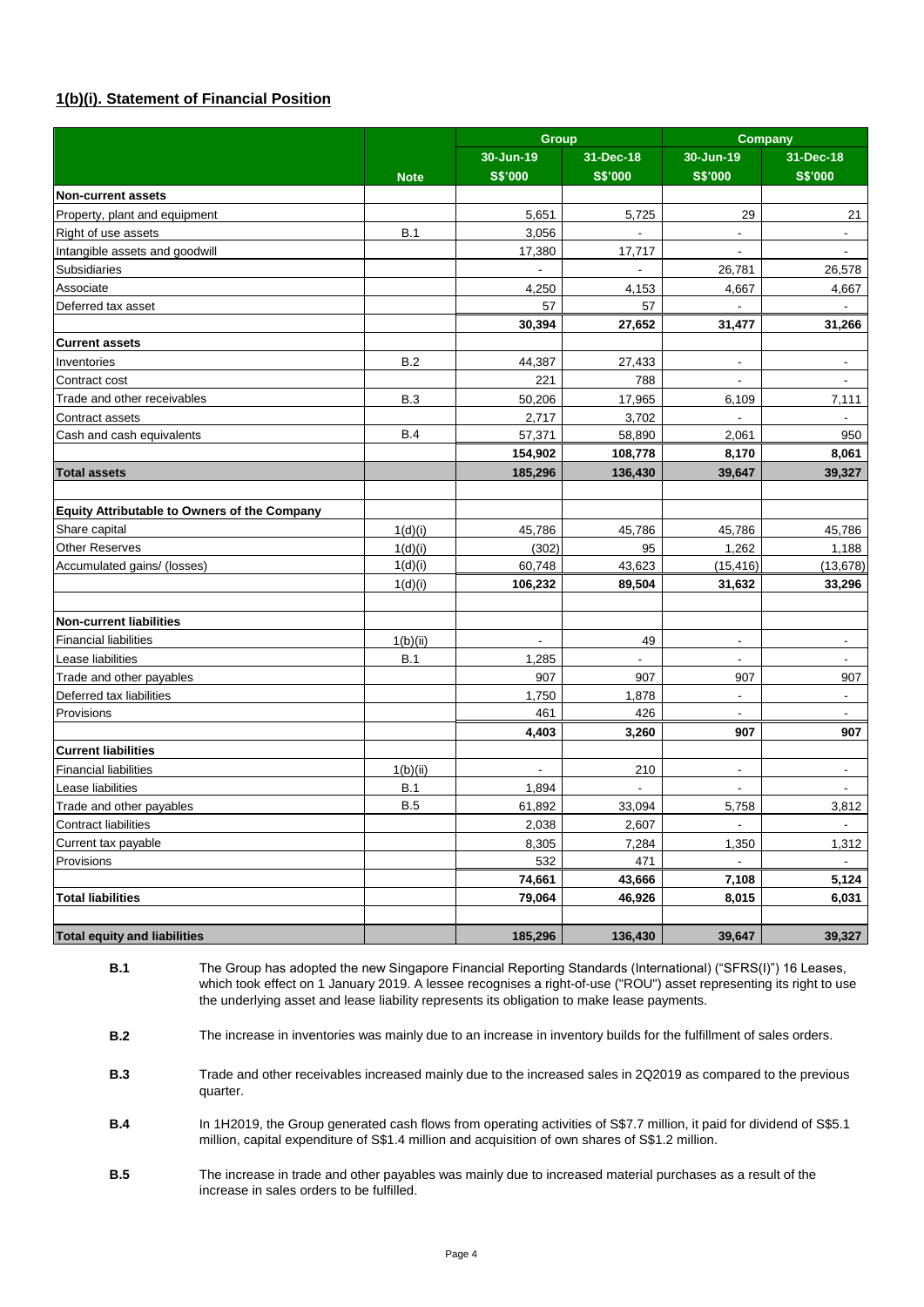# **1(b)(ii). Group Borrowings and Debt Securities**

|                                                    | <b>Group</b><br>30-Jun-19<br><b>S\$'000</b><br><b>Secured</b> | <b>Group</b><br>30-Jun-19<br><b>S\$'000</b><br><b>Unsecured</b> | <b>Group</b><br>31-Dec-18<br><b>S\$'000</b><br><b>Secured</b> | <b>Group</b><br>31-Dec-18<br><b>S\$'000</b><br><b>Unsecured</b> |
|----------------------------------------------------|---------------------------------------------------------------|-----------------------------------------------------------------|---------------------------------------------------------------|-----------------------------------------------------------------|
| Amount repayable in one year or less, or on demand |                                                               |                                                                 |                                                               |                                                                 |
| - Short term borrowing                             | ٠                                                             | $\overline{\phantom{0}}$                                        | 156                                                           |                                                                 |
| - Finance lease liabilities                        |                                                               |                                                                 | 54                                                            |                                                                 |
|                                                    | $\overline{\phantom{0}}$                                      | $\overline{\phantom{0}}$                                        | 210                                                           |                                                                 |
| Amount repayable after one year                    |                                                               |                                                                 |                                                               |                                                                 |
| - Finance lease liabilities                        | -                                                             | -                                                               | 49                                                            |                                                                 |
|                                                    | $\overline{\phantom{0}}$                                      | $\blacksquare$                                                  | 49                                                            |                                                                 |
| <b>Total</b>                                       | -                                                             | -                                                               | 259                                                           |                                                                 |

Short term borrowing as at 31 December 2018 was secured by a floating charge on business assets of Afore Oy that were being financed.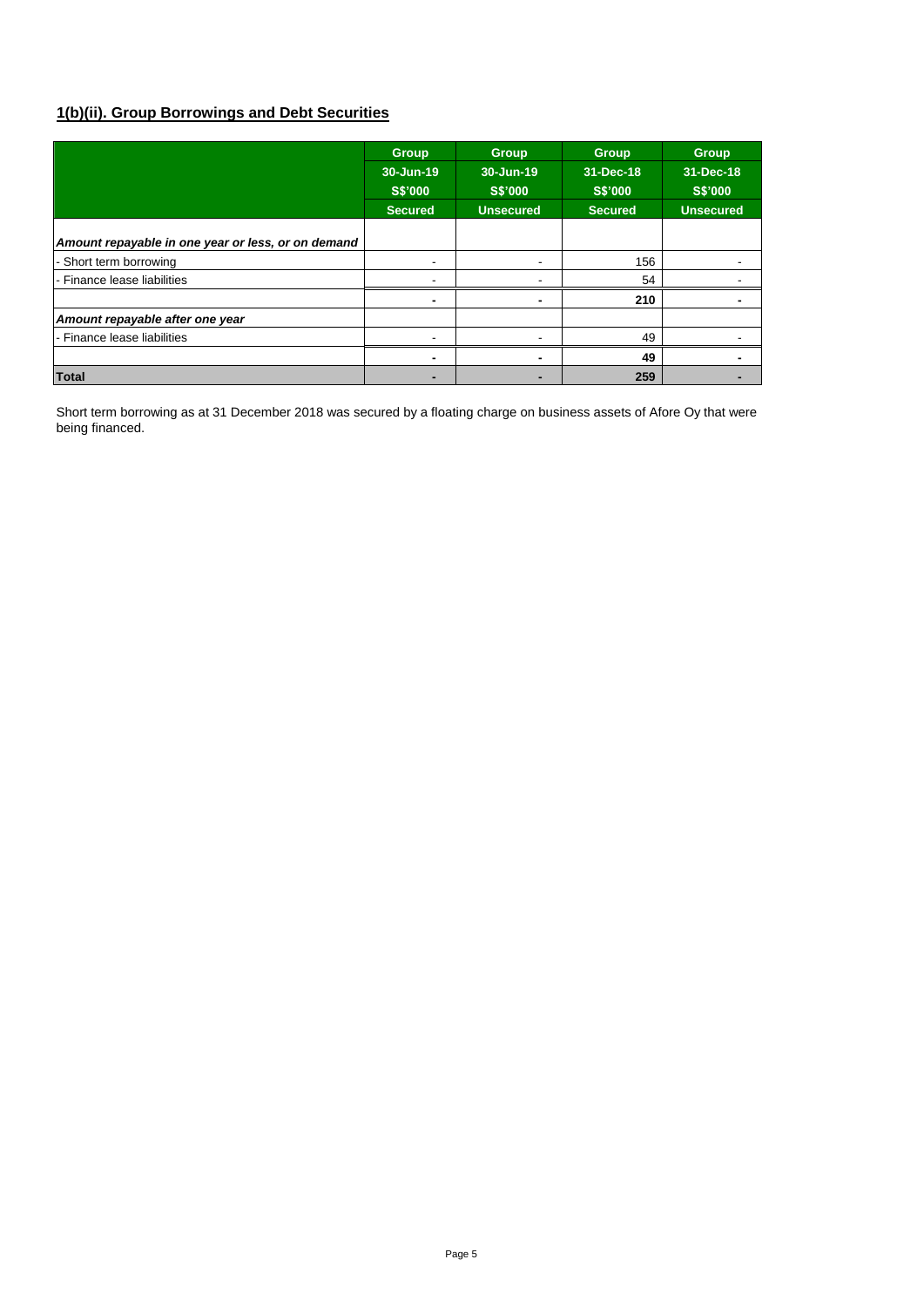# **1(c). Consolidated Cash Flow Statement**

|                                                                           |             | 2Q2019                   | 2Q2018                   | 1H2019                   | 1H2018         |
|---------------------------------------------------------------------------|-------------|--------------------------|--------------------------|--------------------------|----------------|
|                                                                           | <b>Note</b> | <b>S\$'000</b>           | <b>S\$'000</b>           | <b>S\$'000</b>           | S\$'000        |
| Profit for the period                                                     |             | 15,708                   | 9,495                    | 22,304                   | 17,713         |
| Adjustments for:                                                          |             |                          |                          |                          |                |
| Depreciation and amortisation                                             |             | 1,390                    | 340                      | 2,902                    | 685            |
| (Reversal)/ allowance for inventory<br>obsolescence                       |             | $\overline{\phantom{a}}$ | (78)                     | 44                       | (453)          |
| Interest income                                                           |             | (112)                    | (52)                     | (199)                    | (113)          |
| Interest expense                                                          |             | 44                       | 12                       | 57                       | 17             |
| Equity-settled transactions                                               |             | 246                      | 45                       | 494                      | 529            |
| Tax expense                                                               |             | 3,276                    | 2,024                    | 4,661                    | 3,817          |
| Share of (profit)/ loss from equity<br>accounted investee, net of tax     |             | (45)                     | 11                       | (134)                    | 192            |
| Operating profit before working<br>capital changes                        |             | 20,507                   | 11,797                   | 30,129                   | 22,387         |
|                                                                           |             |                          |                          |                          |                |
| Changes in:                                                               |             |                          |                          |                          |                |
| Inventories                                                               |             | (263)                    | (9,684)                  | (17, 118)                | (12, 596)      |
| Contract costs                                                            |             | 137                      | $\overline{\phantom{a}}$ | 561                      | $\blacksquare$ |
| Contract assets                                                           |             | 1,312                    |                          | 937                      | $\blacksquare$ |
| Trade and other receivables                                               |             | (21, 809)                | 10,068                   | (31, 618)                | 737            |
| <b>Contract liabilities</b>                                               |             | (716)                    |                          | (549)                    |                |
| Trade and other payables                                                  |             | 14,075                   | (1,727)                  | 29,025                   | 6,539          |
| Provisions<br><b>Cash from operating activities</b>                       |             | 86<br>13,329             | 247<br>10,701            | 95<br>11,462             | 472<br>17,539  |
| Tax paid                                                                  |             |                          |                          |                          |                |
|                                                                           |             | (3,593)                  | (3,238)                  | (3,736)                  | (3,303)        |
| Net cash from operating activities                                        |             | 9,736                    | 7,463                    | 7,726                    | 14,236         |
| <b>Investing activities</b>                                               |             |                          |                          |                          |                |
| Interest received                                                         |             | 112                      | 52                       | 199                      | 113            |
| Purchase of property, plant and<br>equipment                              |             | (192)                    | (427)                    | (833)                    | (944)          |
| Acquisition of intangible assets                                          |             | (267)                    | (49)                     | (519)                    | (66)           |
| Acquisition of subsidiaries, net of cash<br>acquired                      |             | $\overline{\phantom{a}}$ | $\overline{\phantom{a}}$ | $\overline{\phantom{a}}$ | (8,555)        |
| Net cash used in investing activities                                     |             | (347)                    | (424)                    | (1, 153)                 | (9, 452)       |
| <b>Financing activities</b>                                               |             |                          |                          |                          |                |
| Payment of lease liabilities                                              |             | (611)                    |                          | (1, 207)                 |                |
| Interest paid                                                             |             | (44)                     | (12)                     | (57)                     | (17)           |
| Repayment of finance lease liabilities                                    |             | (103)                    | (83)                     | (103)                    | (90)           |
| Repayment of borrowings                                                   |             | (79)                     |                          | (156)                    |                |
| Own shares acquired                                                       |             | (1,022)                  | (209)                    | (1, 188)                 | (379)          |
| Proceeds from share options exercised                                     |             | 25                       |                          | 108                      | -              |
| Dividends paid                                                            |             | (5, 142)                 | (4, 385)                 | (5, 142)                 | (4, 385)       |
| Net cash used in financing activities                                     |             | (6, 976)                 | (4,689)                  | (7, 745)                 | (4,871)        |
|                                                                           |             |                          |                          |                          |                |
| Net increase/ (decrease) in cash and<br>cash equivalents                  |             | 2,413                    | 2,350                    | (1, 172)                 | (87)           |
| Cash and cash equivalents at<br>beginning of period                       |             | 54,693                   | 42,986                   | 58,890                   | 46,095         |
| Effect of exchange rate changes on<br>balances held in foreign currencies |             | 265                      | 934                      | (347)                    | 262            |
| Cash and cash equivalents at end of                                       |             |                          |                          |                          |                |
| period                                                                    |             | 57,371                   | 46,270                   | 57,371                   | 46,270         |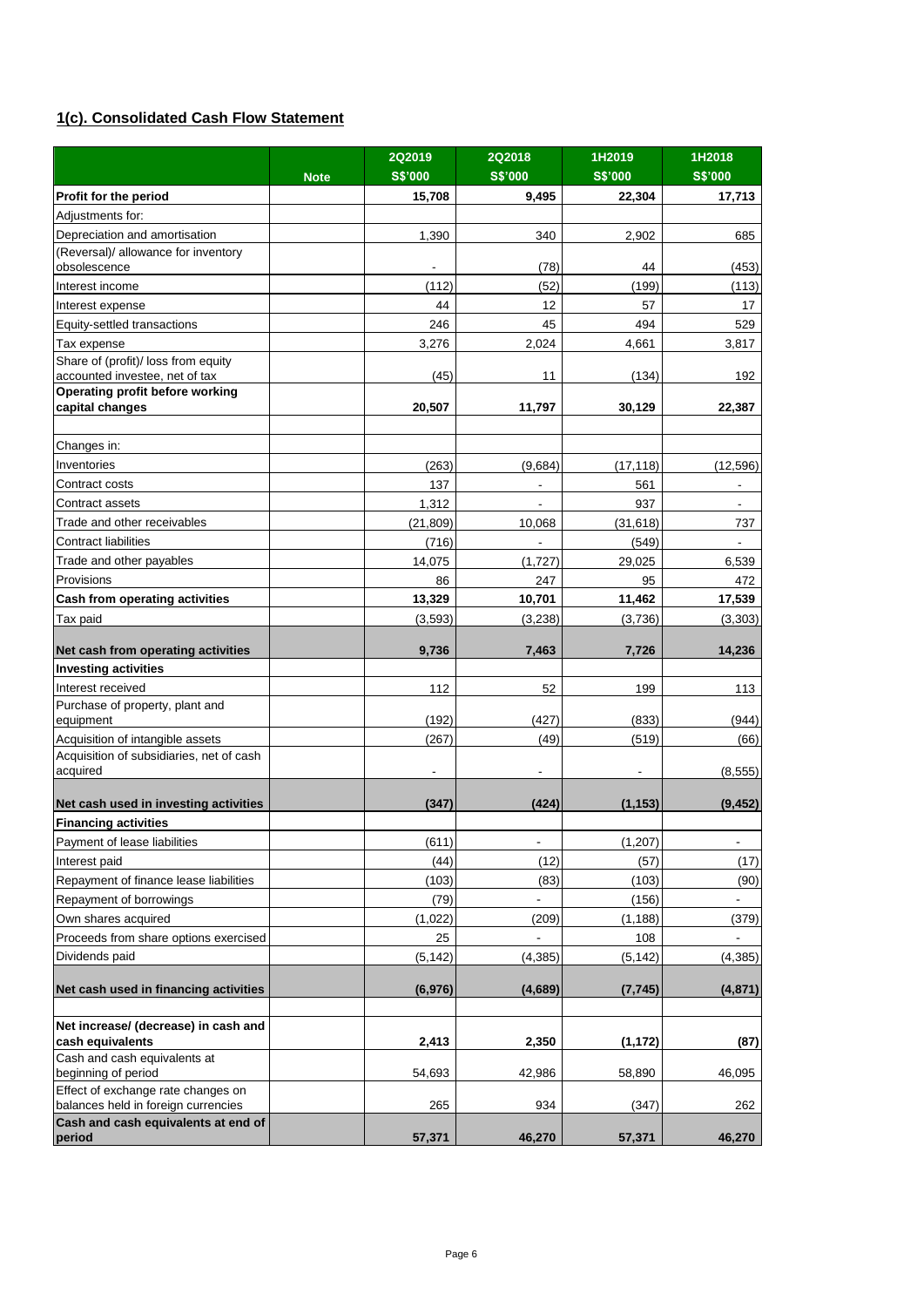## **1(d)(i). Statements of Changes in Equity**

|                                                                                                                                                                                       | <b>Share</b><br>capital<br><b>S\$'000</b> | <b>Reserve for</b><br>own shares<br><b>S\$'000</b> | <b>Other reserves</b><br>S\$'000 | <b>Share</b><br>compensation<br>reserve<br><b>S\$'000</b> | <b>Currency</b><br>translation<br>reserve<br><b>S\$'000</b> | <b>Retained</b><br>earnings<br><b>S\$'000</b> | <b>Total Equity</b><br><b>S\$'000</b> |
|---------------------------------------------------------------------------------------------------------------------------------------------------------------------------------------|-------------------------------------------|----------------------------------------------------|----------------------------------|-----------------------------------------------------------|-------------------------------------------------------------|-----------------------------------------------|---------------------------------------|
| Group                                                                                                                                                                                 |                                           |                                                    |                                  |                                                           |                                                             |                                               |                                       |
| As at 1 Jan 2018                                                                                                                                                                      | 39,737                                    | (2, 173)                                           | 1,146                            | 3,232                                                     | (2,683)                                                     | 18,551                                        | 57,810                                |
| Changes in equity for<br>the period                                                                                                                                                   |                                           |                                                    |                                  |                                                           |                                                             |                                               |                                       |
| Profit for the period                                                                                                                                                                 |                                           |                                                    |                                  |                                                           | $\overline{\phantom{a}}$                                    | 8,218                                         | 8,218                                 |
| Foreign currency<br>translation differences                                                                                                                                           |                                           |                                                    |                                  |                                                           | (855)                                                       |                                               | (855)                                 |
| <b>Total comprehensive</b>                                                                                                                                                            |                                           |                                                    |                                  |                                                           |                                                             |                                               |                                       |
| income for the period                                                                                                                                                                 | $\blacksquare$                            |                                                    |                                  |                                                           | (855)                                                       | 8,218                                         | 7,363                                 |
| Own shares acquired                                                                                                                                                                   | $\blacksquare$                            | (170)                                              | $\overline{a}$                   | $\overline{a}$                                            | $\qquad \qquad \blacksquare$                                |                                               | (170)                                 |
| Issue of shares related to                                                                                                                                                            |                                           |                                                    |                                  |                                                           |                                                             |                                               |                                       |
| business combination                                                                                                                                                                  | 5,518                                     |                                                    |                                  |                                                           | $\overline{\phantom{0}}$                                    |                                               | 5,518                                 |
| Treasury shares reissued                                                                                                                                                              |                                           |                                                    |                                  |                                                           |                                                             |                                               |                                       |
| pursuant to share plans<br>Issue of shares pursuant                                                                                                                                   | $\blacksquare$                            | 934                                                | 1,362                            | (2, 296)                                                  | $\blacksquare$                                              |                                               | $\blacksquare$                        |
| to share plans                                                                                                                                                                        | 486                                       |                                                    |                                  |                                                           | $\blacksquare$                                              |                                               | 486                                   |
| <b>Total transactions with</b>                                                                                                                                                        |                                           |                                                    |                                  |                                                           |                                                             |                                               |                                       |
| owners for the period                                                                                                                                                                 | 6,004                                     | 764                                                | 1,362                            | (2, 296)                                                  | $\blacksquare$                                              |                                               | 5,834                                 |
| As at 31 Mar 2018                                                                                                                                                                     | 45,741                                    | (1, 409)                                           | 2,508                            | 936                                                       | (3,538)                                                     | 26,769                                        | 71,007                                |
| Profit for the period                                                                                                                                                                 |                                           |                                                    |                                  |                                                           |                                                             | 9,495                                         | 9,495                                 |
| Foreign currency<br>translation differences                                                                                                                                           |                                           |                                                    |                                  |                                                           | 1,430                                                       |                                               | 1,430                                 |
| <b>Total comprehensive</b><br>income for the period                                                                                                                                   | $\blacksquare$                            | -                                                  | $\blacksquare$                   | $\blacksquare$                                            | 1,430                                                       | 9,495                                         | 10,925                                |
| Own shares acquired                                                                                                                                                                   |                                           | (209)                                              |                                  |                                                           |                                                             |                                               | (209)                                 |
| Issue of shares pursuant                                                                                                                                                              |                                           |                                                    |                                  |                                                           |                                                             |                                               |                                       |
| to share plans                                                                                                                                                                        | 45                                        | $\overline{\phantom{a}}$                           | $\overline{a}$                   | $\blacksquare$                                            | $\overline{\phantom{a}}$                                    |                                               | 45                                    |
| Dividend declared                                                                                                                                                                     |                                           |                                                    |                                  |                                                           |                                                             | (4, 385)                                      | (4, 385)                              |
| <b>Total transactions with</b>                                                                                                                                                        |                                           |                                                    |                                  |                                                           |                                                             |                                               |                                       |
| owners for the period                                                                                                                                                                 | 45                                        | (209)                                              |                                  |                                                           |                                                             | (4, 385)                                      | (4, 549)                              |
| As at 30 Jun 2018<br>* The net exchange difference arose mainly from translation of subsidiaries' and associates' net assets and liabilities whose functional currencies are not SGD. | 45,786                                    | (1,618)                                            | 2,508                            | 936                                                       | (2, 108)                                                    | 31,879                                        | 77,383                                |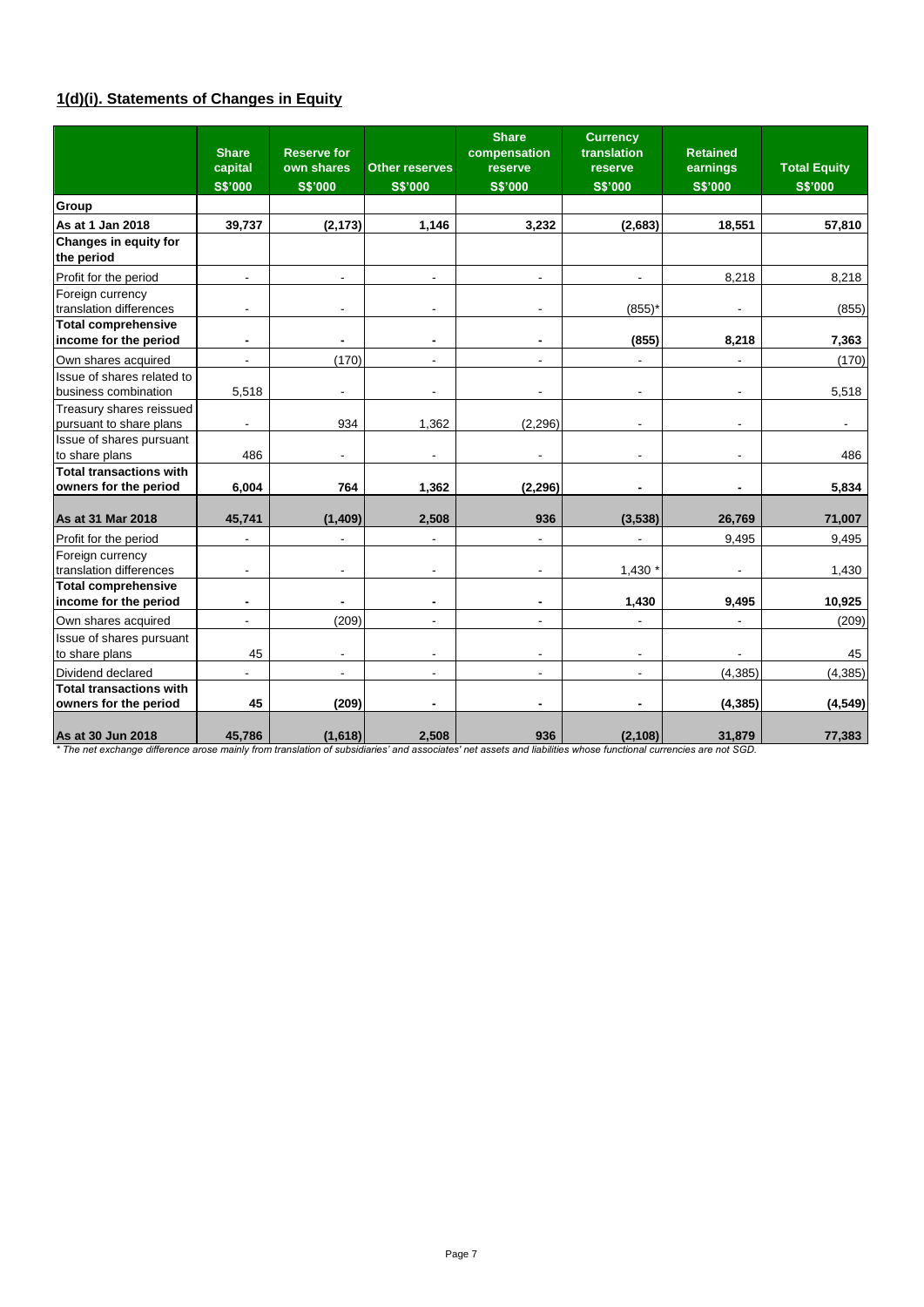# **1(d)(i). Statements of Changes in Equity (Cont'd)**

|                                                                          | <b>Share</b>              | <b>Reserve for</b>           |                                         | <b>Share</b><br>compensation | <b>Currency</b><br>translation | <b>Retained</b>            |                                       |
|--------------------------------------------------------------------------|---------------------------|------------------------------|-----------------------------------------|------------------------------|--------------------------------|----------------------------|---------------------------------------|
|                                                                          | capital<br><b>S\$'000</b> | own shares<br><b>S\$'000</b> | <b>Other reserves</b><br><b>S\$'000</b> | reserve<br>S\$'000           | reserve<br><b>S\$'000</b>      | earnings<br><b>S\$'000</b> | <b>Total Equity</b><br><b>S\$'000</b> |
| Group                                                                    |                           |                              |                                         |                              |                                |                            |                                       |
| As at 1 Jan 2019                                                         | 45,786                    | (2, 331)                     | 1,500                                   | 2,172                        | (1, 246)                       | 43,623                     | 89,504                                |
| Effect of adoption of                                                    |                           |                              |                                         |                              |                                |                            |                                       |
| <b>SFRS (I) 16</b>                                                       |                           |                              |                                         |                              |                                | (37)                       | (37)                                  |
| Changes in equity for<br>the period                                      |                           |                              |                                         |                              |                                |                            |                                       |
| Profit for the period                                                    | $\blacksquare$            | $\blacksquare$               |                                         |                              | $\blacksquare$                 | 6,596                      | 6,596                                 |
| Foreign currency<br>translation differences                              | $\blacksquare$            | $\overline{\phantom{a}}$     |                                         |                              | $(1,062)$ <sup>*</sup>         |                            | (1,062)                               |
| <b>Total comprehensive</b><br>income for the period                      | $\blacksquare$            | $\blacksquare$               |                                         | $\blacksquare$               | (1,062)                        | 6,596                      | 5,534                                 |
| Own shares acquired                                                      | L.                        | (166)                        |                                         |                              |                                |                            | (166)                                 |
| Treasury shares reissued<br>on settlement of<br>contingent consideration | $\overline{a}$            | 407                          | 27                                      |                              |                                |                            | 434                                   |
| Treasury shares reissued                                                 |                           |                              |                                         |                              |                                |                            |                                       |
| pursuant to share plans                                                  | $\blacksquare$            | 699                          | 380                                     | (996)                        | $\overline{a}$                 |                            | 83                                    |
| Share-based payment<br>transactions                                      | $\blacksquare$            |                              |                                         | 248                          | $\overline{a}$                 |                            | 248                                   |
| <b>Total transactions with</b>                                           |                           |                              |                                         |                              |                                |                            |                                       |
| owners for the period                                                    |                           | 940                          | 407                                     | (748)                        |                                |                            | 599                                   |
| As at 31 Mar 2019                                                        | 45,786                    | (1, 391)                     | 1,907                                   | 1,424                        | (2, 308)                       | 50,182                     | 95,600                                |
| Profit for the period                                                    | $\overline{a}$            | $\overline{a}$               |                                         | $\overline{a}$               | $\overline{a}$                 | 15,708                     | 15,708                                |
| Foreign currency<br>translation differences                              | ÷,                        | $\overline{a}$               |                                         |                              | 591                            |                            | 591                                   |
| <b>Total comprehensive</b><br>income for the period                      | $\blacksquare$            |                              |                                         |                              | 591                            | 15,708                     | 16,299                                |
| Own shares acquired                                                      | ÷                         | (1,022)                      |                                         | ÷                            | $\overline{a}$                 |                            | (1,022)                               |
| Treasury shares reissued<br>on settlement of                             |                           |                              |                                         |                              |                                |                            |                                       |
| contingent consideration                                                 | $\overline{\phantom{a}}$  | 43                           | 183                                     |                              |                                |                            | 226                                   |
| Treasury shares reissued<br>pursuant to share plans                      | $\overline{\phantom{a}}$  | 122                          | 58                                      | (155)                        |                                |                            | 25                                    |
| Share-based payment<br>transactions                                      | $\overline{a}$            | $\blacksquare$               |                                         | 246                          |                                |                            | 246                                   |
| Dividend declared                                                        | L.                        | ÷,                           |                                         |                              | L.                             | (5, 142)                   | (5, 142)                              |
| <b>Total transactions with</b>                                           |                           |                              |                                         |                              |                                |                            |                                       |
| owners for the period                                                    | $\blacksquare$            | (857)                        | 241                                     | 91                           | $\blacksquare$                 | (5, 142)                   | (5,667)                               |
| As at 30 Jun 2019                                                        | 45,786                    | (2, 248)                     | 2,148                                   | 1,515                        | (1,717)                        | 60,748                     | 106,232                               |

*\* The net exchange difference arose mainly from translation of subsidiaries' and associates' net assets and liabilities whose functional currencies are not SGD.*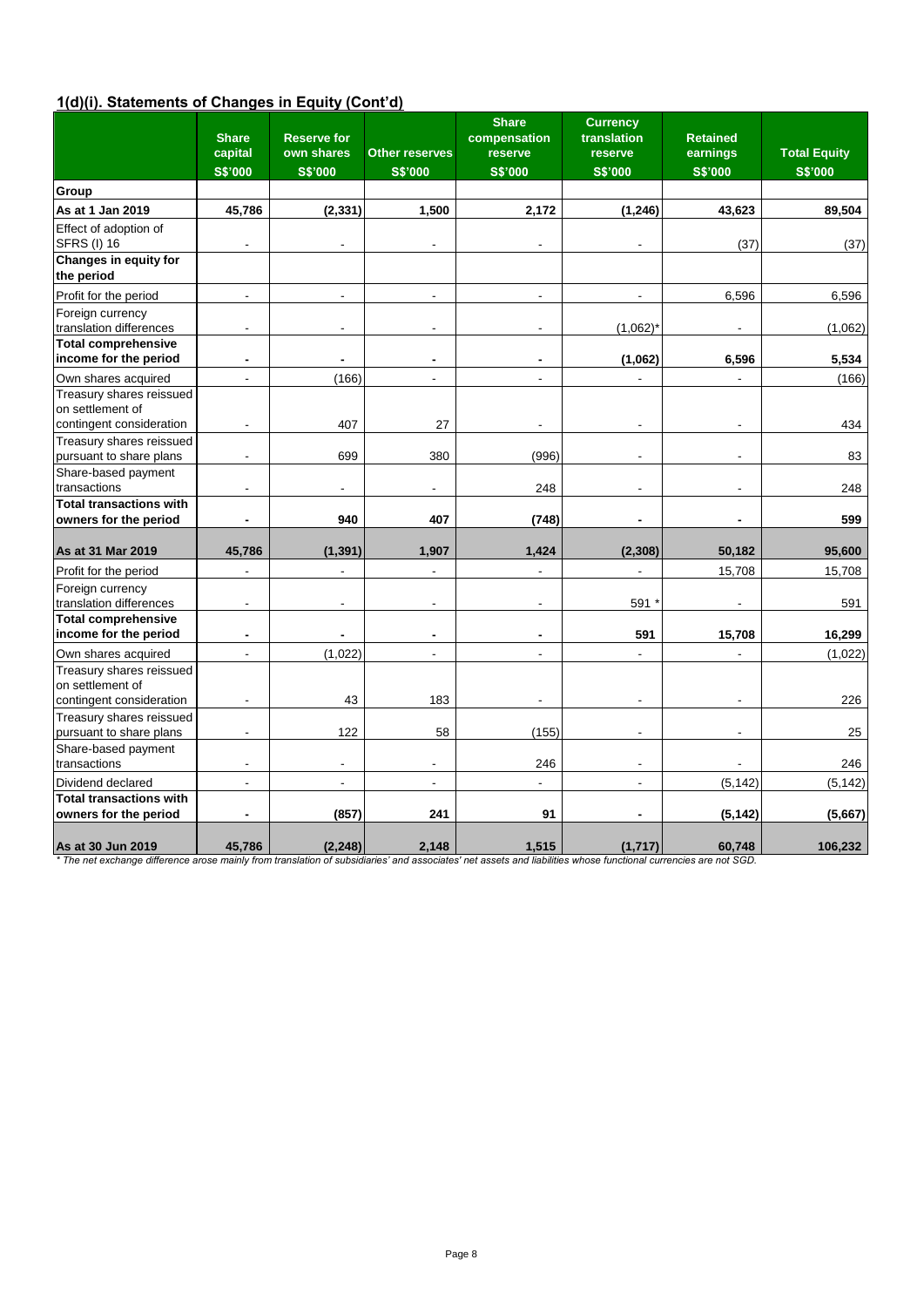## **1(d)(i). Statements of Changes in Equity (Cont'd)**

|                                                     | <b>Share capital</b><br><b>S\$'000</b> | <b>Reserve for</b><br>own shares<br><b>S\$'000</b> | <b>Other reserves</b><br><b>S\$'000</b> | <b>Share</b><br>compensation<br>reserve<br><b>S\$'000</b> | <b>Retained</b><br>earnings<br><b>S\$'000</b> | <b>Total Equity</b><br><b>S\$'000</b> |
|-----------------------------------------------------|----------------------------------------|----------------------------------------------------|-----------------------------------------|-----------------------------------------------------------|-----------------------------------------------|---------------------------------------|
| Company                                             |                                        |                                                    |                                         |                                                           |                                               |                                       |
| As at 1 Jan 2018                                    | 39,737                                 | (2, 173)                                           | 985                                     | 3,232                                                     | (21, 844)                                     | 19,937                                |
| Changes in equity for the period                    |                                        |                                                    |                                         |                                                           |                                               |                                       |
| Total comprehensive income                          | $\blacksquare$                         |                                                    | $\overline{\phantom{a}}$                | ٠                                                         | 918                                           | 918                                   |
| Own shares acquired                                 | $\blacksquare$                         | (170)                                              |                                         | ۰                                                         |                                               | (170)                                 |
| Issue of shares related to business<br>combination  | 5,518                                  |                                                    |                                         |                                                           |                                               | 5,518                                 |
| Treasury shares reissued pursuant to<br>share plans | $\overline{\phantom{a}}$               | 934                                                | 1,362                                   | (2, 296)                                                  |                                               |                                       |
| Issue of shares pursuant to share<br>plans          | 486                                    |                                                    | $\overline{\phantom{a}}$                | $\overline{\phantom{a}}$                                  |                                               | 486                                   |
| As at 31 Mar 2018                                   | 45,741                                 | (1, 409)                                           | 2,347                                   | 936                                                       | (20, 926)                                     | 26,689                                |
| Total comprehensive income                          |                                        |                                                    |                                         |                                                           | 13,873                                        | 13,873                                |
| Own shares acquired                                 | $\blacksquare$                         | (209)                                              | $\overline{\phantom{a}}$                | ۰                                                         |                                               | (209)                                 |
| Issue of shares pursuant to share<br>plans          | 45                                     |                                                    |                                         | ۰                                                         |                                               | 45                                    |
| Dividend declared                                   | $\overline{\phantom{a}}$               | $\blacksquare$                                     | $\overline{\phantom{a}}$                | ۰                                                         | (4, 385)                                      | (4,385)                               |
| As at 30 Jun 2018                                   | 45,786                                 | (1,618)                                            | 2,347                                   | 936                                                       | (11, 438)                                     | 36,013                                |

|                                                                       | <b>Share capital</b><br><b>S\$'000</b> | <b>Reserve for</b><br>own shares<br><b>S\$'000</b> | <b>Other reserves</b><br><b>S\$'000</b> | <b>Share</b><br>compensation<br>reserve<br><b>S\$'000</b> | <b>Retained</b><br>earnings<br><b>S\$'000</b> | <b>Total Equity</b><br><b>S\$'000</b> |
|-----------------------------------------------------------------------|----------------------------------------|----------------------------------------------------|-----------------------------------------|-----------------------------------------------------------|-----------------------------------------------|---------------------------------------|
| Company                                                               |                                        |                                                    |                                         |                                                           |                                               |                                       |
| As at 1 Jan 2019                                                      | 45,786                                 | (2, 331)                                           | 1,347                                   | 2,172                                                     | (13, 678)                                     | 33,296                                |
| Changes in equity for the period                                      |                                        |                                                    |                                         |                                                           |                                               |                                       |
| Total comprehensive income                                            | $\overline{\phantom{a}}$               |                                                    | $\overline{\phantom{a}}$                |                                                           | 792                                           | 792                                   |
| Own shares acquired                                                   | $\blacksquare$                         | (166)                                              | $\overline{\phantom{a}}$                |                                                           |                                               | (166)                                 |
| Treasury shares reissued on<br>settlement of contingent consideration |                                        | 407                                                | 27                                      | ۰                                                         |                                               | 434                                   |
| Treasury shares reissued pursuant to<br>share plans                   | $\blacksquare$                         | 699                                                | 380                                     | (996)                                                     |                                               | 83                                    |
| Share-based payment transactions                                      |                                        |                                                    |                                         | 248                                                       |                                               | 248                                   |
| As at 31 Mar 2019                                                     | 45,786                                 | (1, 391)                                           | 1,754                                   | 1,424                                                     | (12, 886)                                     | 34,687                                |
| Total comprehensive income                                            | $\overline{\phantom{a}}$               |                                                    | $\overline{\phantom{a}}$                | $\overline{\phantom{a}}$                                  | 2,612                                         | 2,612                                 |
| Own shares acquired                                                   | $\overline{\phantom{a}}$               | (1,022)                                            | $\overline{\phantom{a}}$                | $\overline{\phantom{0}}$                                  |                                               | (1,022)                               |
| Treasury shares reissued on<br>settlement of contingent consideration | $\blacksquare$                         | 43                                                 | 183                                     | ۰                                                         |                                               | 226                                   |
| Treasury shares reissued pursuant to<br>share plans                   |                                        | 122                                                | 58                                      | (155)                                                     |                                               | 25                                    |
| Share-based payment transactions                                      | $\blacksquare$                         | $\overline{\phantom{0}}$                           |                                         | 246                                                       |                                               | 246                                   |
| Dividend declared                                                     | $\overline{\phantom{a}}$               |                                                    | $\overline{\phantom{a}}$                | ٠                                                         | (5, 142)                                      | (5, 142)                              |
| As at 30 Jun 2019                                                     | 45,786                                 | (2, 248)                                           | 1,995                                   | 1,515                                                     | (15, 416)                                     | 31,632                                |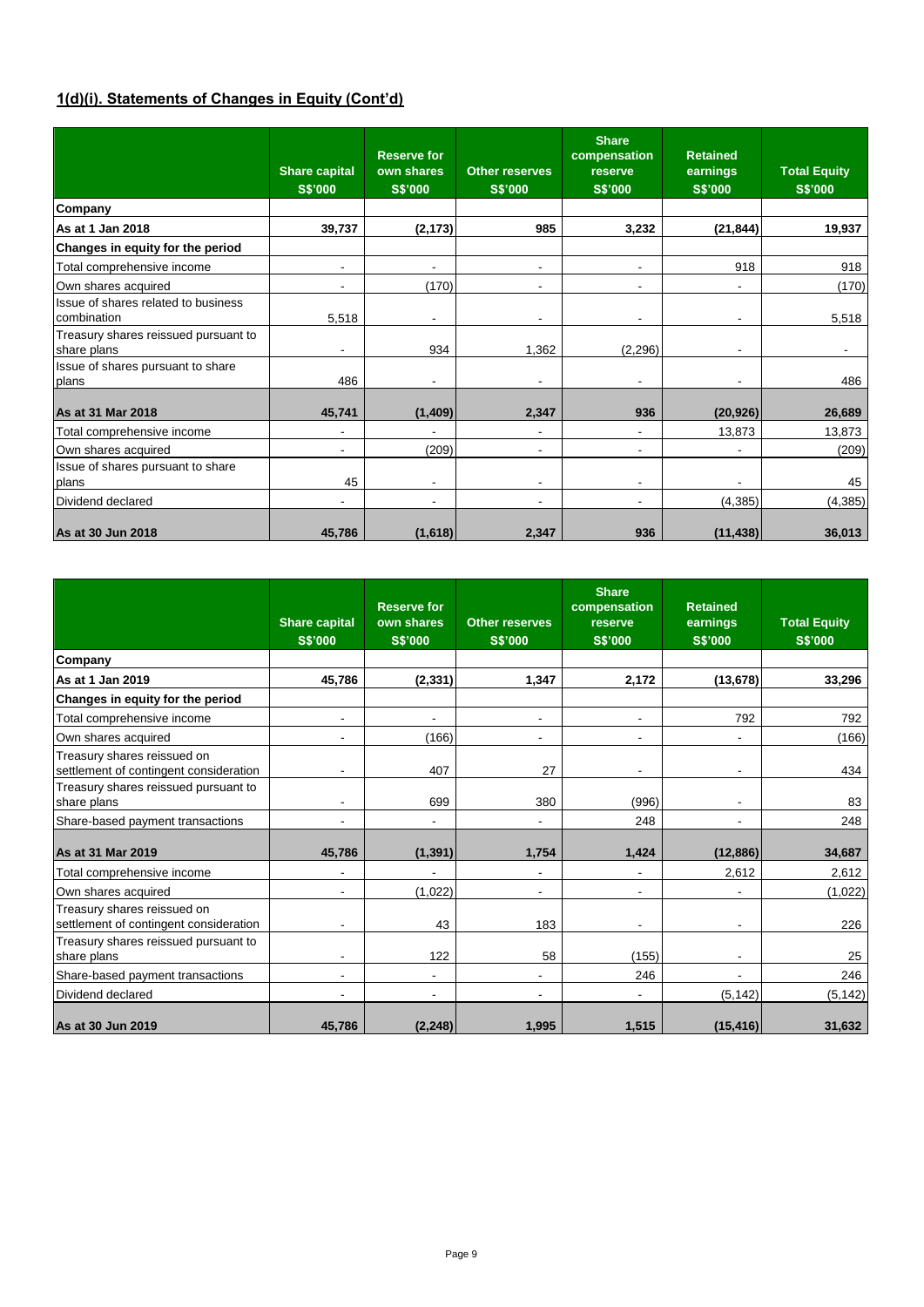## **1(d)(ii). Changes in Share Capital**

|                                                                                                                                             | As at 30-Jun-19 |                |               | As at 31-Dec-18 |               | As at 30-Jun-18 |
|---------------------------------------------------------------------------------------------------------------------------------------------|-----------------|----------------|---------------|-----------------|---------------|-----------------|
|                                                                                                                                             | No. of shares   | <b>S\$'000</b> | No. of shares | <b>S\$'000</b>  | No. of shares | <b>S\$'000</b>  |
| <b>Issued and fully paid shares</b>                                                                                                         |                 |                |               |                 |               |                 |
| At 1 Januarv                                                                                                                                | 273,307,820     | 45.786         | 66,783,731    | 39.737          | 66.783.731    | 39,737          |
| Bonus shares issue*                                                                                                                         | -               |                | 204.980.865   |                 | 204,980,865   |                 |
| <b>Exercise of share options</b>                                                                                                            | -               |                | 675,669       | 531             | 675,669       | 531             |
| Issue of shares related to business<br>combination                                                                                          | ٠               |                | 867,555       | 5,518           | 867.555       | 5,518           |
| Total issued shares                                                                                                                         | 273,307,820     | 45.786         | 273,307,820   | 45.786          | 273,307,820   | 45,786          |
| Less treasury shares balance                                                                                                                | (3,302,418)     | (2, 248)       | (4,261,084)   | (2, 331)        | (3,367,084)   | (1,618)         |
| <b>Total issued shares less treasury</b><br>shares reserve at end of period<br>$*T_{\text{tot}}$ Cusing issues 1004,000,005 hours above and | 270,005,402     | 43.538         | 269,046,736   | 43,455          | 269,940,736   | 44,168          |

*\*The Group issued 204,980,865 bonus shares on 4 June 2018.*

|                                                                       | As at 30-Jun-19          |                | As at 31-Dec-18          |                | As at 30-Jun-18 |                |
|-----------------------------------------------------------------------|--------------------------|----------------|--------------------------|----------------|-----------------|----------------|
|                                                                       | No. of shares            | <b>S\$'000</b> | No. of shares            | <b>S\$'000</b> | No. of shares   | <b>S\$'000</b> |
| <b>Treasury shares</b>                                                |                          |                |                          |                |                 |                |
| At 1 January                                                          | (4.261.084)              | (2, 331)       | (1,266,771)              | (2, 173)       | (1,266,771)     | (2, 173)       |
| Bonus shares issue*                                                   | $\overline{\phantom{0}}$ |                | (2,375,313)              |                | (2,375,313)     | ٠              |
| Own shares acquired                                                   | (1,300,000)              | (1, 188)       | (1,300,000)              | (1, 176)       | (250,000)       | (379)          |
| Treasury shares reissued pursuant to<br>Performance Share Plan        | 1.286.666                | 720            | 525.000                  | 934            | 525.000         | 934            |
| Treasury shares reissued on<br>settlement of contingent consideration | 800,000                  | 450            | $\overline{\phantom{a}}$ |                |                 |                |
| <b>Exercise of share options</b>                                      | 172,000                  | 101            | 156,000                  | 84             |                 |                |
| Treasury shares balance at end of                                     |                          |                |                          |                |                 |                |
| period                                                                | (3,302,418)              | (2, 248)       | (4, 261, 084)            | (2, 331)       | (3,367,084)     | (1,618)        |

*\*The Group issued 204,980,865 bonus shares on 4 June 2018.*

#### **1(d)(iii). Share Options**

| Date of grant of options | <b>Exercise</b><br>price per<br>share | <b>Options</b><br>outstanding at<br>1 Jan 2019 | <b>Options</b><br>granted | <b>Options</b><br>exercised | <b>Options</b><br>forfeited/<br>expired | <b>Options</b><br>outstanding at<br>period end | <b>Exercise Period</b>       |
|--------------------------|---------------------------------------|------------------------------------------------|---------------------------|-----------------------------|-----------------------------------------|------------------------------------------------|------------------------------|
| 27 February 2017         | $$0.196*$                             | 540.000                                        |                           | $\overline{\phantom{a}}$    |                                         | 540,000                                        | 28 Feb 2018 -<br>26 Feb 2027 |
| 23 August 2017           | $$0.627*$                             | 380.000                                        |                           | (172.000)                   |                                         | 208,000                                        | 24 Aug 2018 -<br>22 Aug 2027 |
| 15 January 2019          | \$0.890                               |                                                | 3,414,638                 | $\overline{\phantom{a}}$    |                                         | 3,414,638                                      | 16 Jan 2020 -<br>14 Jan 2029 |
| <b>Total</b><br>.        |                                       | 920,000                                        | 3,414,638                 | (172,000)                   |                                         | 4,162,638                                      |                              |

*\*Exercise price was adjusted due to the Group issued 204,980,865 bonus shares on 4 June 2018* 

As at 30 June 2019, the number of share options of the company outstanding was 4,162,638 (30 June 2018: 1,076,000). There were 172,000 options being exercised in 1H2019 (1H2018: 675,669).

### **1(d)(iv). Treasury Shares**

As at 30 June 2019, the treasury shares balance was 3,302,418 (30 June 2018: 3,367,084). The total number of issued ordinary shares excluding treasury shares at the end of the period was 270,005,402 (30 June 2018: 269,940,736).

#### **2. Statement on Audit**

*Whether the figures have been audited or reviewed, and in accordance with which auditing standard or practice*

The figures have not been audited or reviewed.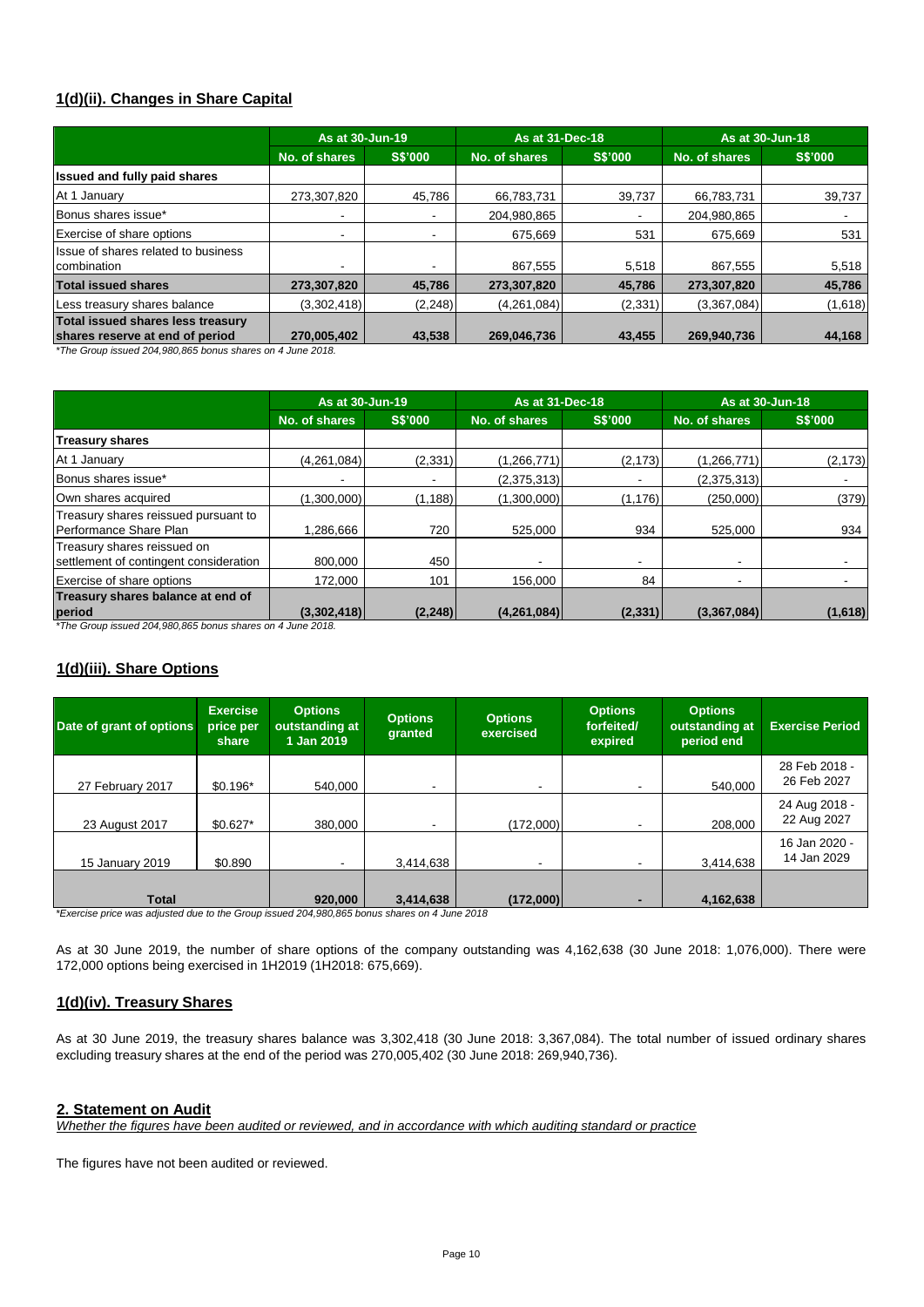### **3. Auditors' Report**

*Where the figures have been audited or reviewed, the auditors' report (including any qualifications or emphasis of matter)*

Not applicable.

### **4. Accounting Policies**

*Whether the same accounting policies and methods of computations as in the issuer's most* 

Other than the adoption of SFRS(I) 16 as mentioned in paragraph 5 below, there were no changes in accounting policies and methods of computation adopted in the financial statements for the current reporting period as compared to the most recent audited annual financial statements as at 31 December 2018.

### **5. Changes in Accounting Policies**

*If there are any changes in the accounting policies and methods of computation, including any required by an accounting standard, what has changed, as well as the reasons for, and the effect of, the change.*

The Group and the Company have adopted SFRS(I) 16 Leases on 1 January 2019, using the modified retrospective approach. Therefore, the cumulative effect of adopting SFRS(I) 16 has been recognised as an adjustment to the opening balance of accumulated profits at 1 January 2019, with no restatement of comparative information. The Group and the Company have applied the practical expedient to grandfather the definition of a lease on transition. This means that SFRS(I) 16 has been applied to all contracts entered into before 1 January 2019 and identified as leases in accordance with SFRS(I) 1-17 Leases and SFRS(I) INT 4 Determining whether an Arrangement contains a Lease.

As at 1 January 2019, the Group has recognised ROU assets of S\$4,246,000, lease liabilities of S\$4,283,000, and a decrease in accumulated profits of S\$37,000. The Company did not have any material impact from the initial application of SFRS(I) 16 as at 1 January 2019.

### **6. Earnings Per Share**

*Earnings per ordinary share for the period for continuing operations based on net profit attributable to shareholders after deducting any provision for preference dividends*

|                                                                                                       |             | <b>Group</b> | <b>Group</b> |             |
|-------------------------------------------------------------------------------------------------------|-------------|--------------|--------------|-------------|
|                                                                                                       | 2Q2019      | 2Q2018       | 1H2019       | 1H2018      |
| EPS based on weighted average number<br>$(i)$ a)<br>of ordinary shares in issue                       | 5.81 cents  | 3.49 cents   | 8.25 cents   | 6.56 cents  |
| Weighted average number of shares in<br>issue                                                         | 270,564,022 | 271,813,212  | 270,247,178  | 269,940,736 |
| (ii) a) EPS based on a fully diluted basis                                                            | 5.76 cents  | 3.50 cents   | 8.18 cents   | 6.58 cents  |
| Weighted average number of shares<br>adjusted for the effect of dilutive<br>potential ordinary shares | 272,864,980 | 271,137,543  | 272,548,137  | 269,265,067 |

### **7. Net Asset Value Per Share**

|                           |            | Group      | Company    |            |  |
|---------------------------|------------|------------|------------|------------|--|
|                           | 30-Jun-19  | 31-Dec-18  |            | 31-Dec-18  |  |
| Net asset value per share | 39.3 cents | 33.3 cents | 11.7 cents | 12.4 cents |  |

Net asset value per share is calculated based on the existing issued share capital less treasury shares of 270,005,402 ordinary shares as at 30 June 2019 (31 December 2018: 269,046,736).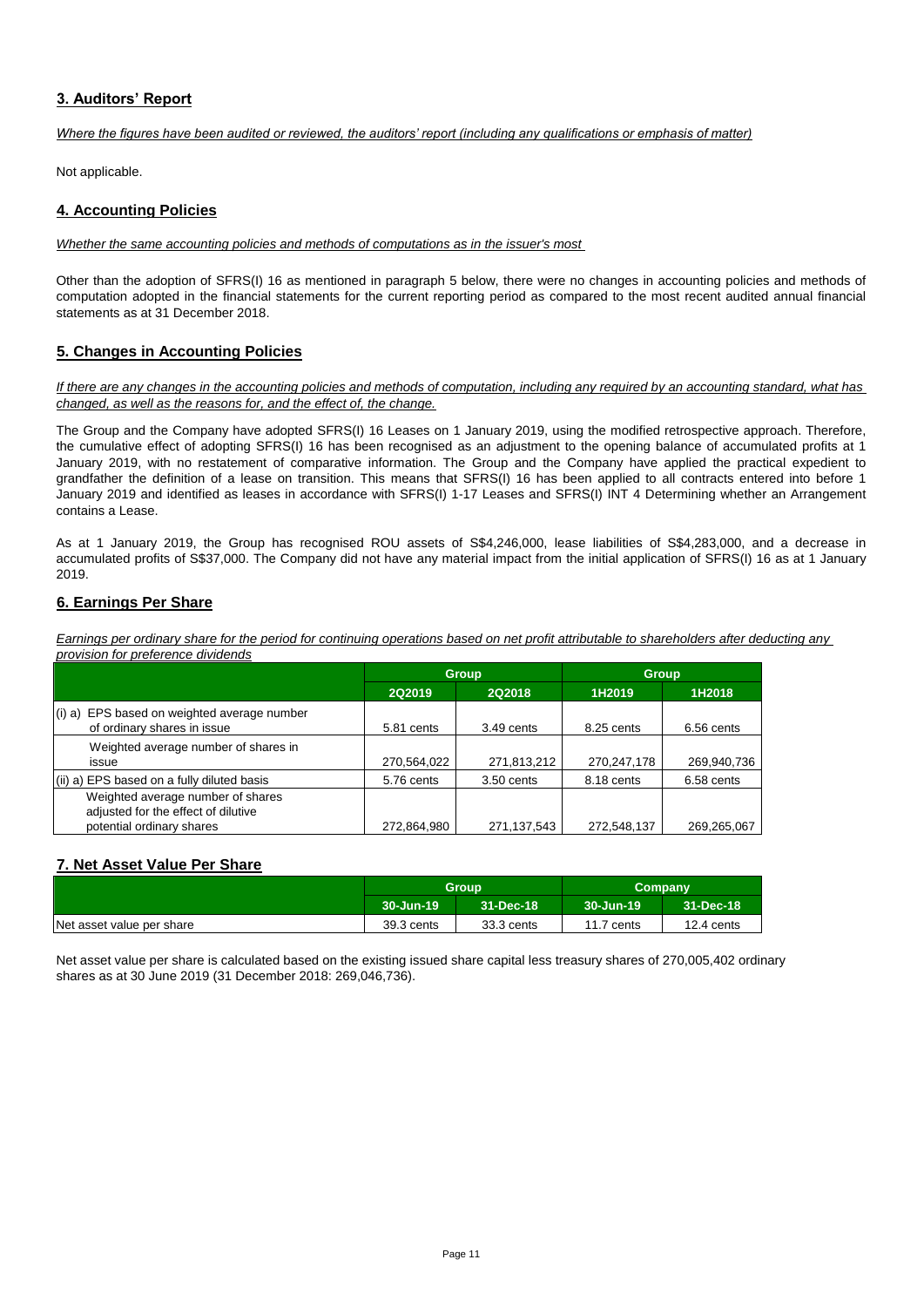### **8. Group Performance Review**

*Analysis of Consolidated Income Statement*

|                                                  | <b>Quarterly Results</b> |                          |                | <b>YTD Results</b>       |                          |                       |
|--------------------------------------------------|--------------------------|--------------------------|----------------|--------------------------|--------------------------|-----------------------|
|                                                  | 2Q2019<br><b>S\$'000</b> | 2Q2018<br><b>S\$'000</b> | Change<br>$\%$ | 1H2019<br><b>S\$'000</b> | 1H2018<br><b>S\$'000</b> | <b>Change</b><br>$\%$ |
| <b>Equipment Systems Solutions</b><br>("ESS")    | 94,914                   | 71,067                   | 33.6%          | 143,899                  | 136,152                  | 5.7%                  |
| System Level Test & Inspection<br>("SLT-i")      | 1,270                    | 859                      | 47.8%          | 3,096                    | 1,221                    | 153.6%                |
| Micro-Electro-Mechanical Systems<br>("MEMS")     | 688                      | 467                      | 47.3%          | 2,258                    | 604                      | 273.8%                |
| <b>Test and Measurement Solutions</b><br>("TMS") | 1,047                    | 265                      | 295.1%         | 1,382                    | 331                      | 317.5%                |
| Total                                            | 97,919                   | 72,658                   | 34.8%          | 150,635                  | 138.308                  | 8.9%                  |

Revenue from ESS increased 33.6% from S\$71.1 million in 2Q2018 to S\$94.9 million in 2Q2019 and increased 5.7% from S\$136.2 million in 1H2018 to S\$143.9 million in 1H2019 mainly due to an increase in orders from our main customer.

Revenue from SLT-i increased 47.8% from S\$859,000 in 2Q2018 to S\$1.3 million in 2Q2019 and increased 153.6% from S\$1.2 million in 1H2018 to S\$3.1 million in 1H2019 mainly due to increase in orders from new and existing customers.

Revenue from MEMS increased 47.3% from S\$467,000 in 2Q2018 to S\$688,000 in 2Q2019 and increased 273.8% from S\$604,000 in 1H2018 to S\$2.3 million in 1H2019 mainly due to sales from new projects.

Revenue from TMS increased 295.1% from S\$265,000 in 2Q2018 to S\$1.0 million in 2Q2019 and increased 357.6% from S\$331,000 in 1H2018 to S\$1.4 million in 1H2019 mainly due to increase in orders from new customers.

As a result of the above, the Group recorded a 34.8% increase in its total revenue from S\$72.7 million in 2Q2018 to S\$97.9 million in 2Q2019 and 8.9% increase from S\$138.3 million in 1H2018 to S\$150.6 million in 1H2019.

Raw materials and consumables cost, taking into consideration changes in inventories excluding reversal for inventory obsolescence, increased from S\$49.9 million in 2Q2018 to S\$62.8 million in 2Q2019, representing an increase of 25.9% and increased from S\$93.5 million in 1H2018 to S\$95.3 million in 1H2019, representing an increase of 2.0%. Material margin improved in 2Q2019 and 1H2019 mainly due to favourable change in product mix and higher engineering development revenue.

Depreciation expense increased 273.0% from S\$263,000 in 2Q2018 to S\$981,000 in 2Q2019 and 292.8% from S\$525,000 in 1H2018 to S\$2.1 million in 1H2019 mainly due to additional depreciation charge incurred upon the recognition of ROU assets as a result of the adoption of the new SFRS(I) 16 Leases as well as higher carrying value from renovation and equipment expenditure in 2018. Operating lease expenses in 2Q2019 and 1H2019 compared to 2Q2018 and 1H2018 was lower mainly due to lower rental expenses upon the recognition of the ROU assets, offset by the increase in operating lease expenses arising from the acquisition of Afore Oy.

Amortisation of intangible assets increased from S\$77,000 in 2Q2018 to S\$409,000 in 2Q2019 and S\$160,000 in 1H2018 to S\$840,000 in 1H2019 due to the higher carrying value of intangible assets in 2Q2019 and 1H2019 resulted mainly from the acquisition of Afore Oy and IRIS Solution Pte Ltd in 2018.

Staff costs increased 38.4% in 2Q2019 as compared to 2Q2018 was mainly due to higher bonus provision. Staff costs increased 18.8% in 1H2019 as compared to 1H2018 was due to higher bonus provision and additional headcount for business development and engineering project and from Afore Oy acquired in March 2018.

Legal and professional fees decreased 32.5% in 2Q2019 from S\$553,000 in 2Q2018 to S\$373,000 mainly due to lower professional fees incurred on software support and legal fee. Legal and professional fees decreased 37.1% in 1H2019 from S\$1.3 million to S\$820,000 mainly due to lower merger and acquisition expenses incurred in 1H2019.

Sales and marketing expenses increased 113.0% from S\$1.3 million in 2Q2019 to S\$2.7 million in 2Q2019 and 73.9% from S\$2.4 million in 1H2018 to S\$4.3 million in 1H2019 mainly due to higher warranty, exhibition, packing and other marketing expenses.

Other expenses decreased 64.6% from S\$972,000 in 1H2018 to S\$344,000 in 1H2019 mainly due to foreign exchange loss included in 1H2018.

After taking into consideration the above and tax expenses of S\$3.3 million in 2Q2019 and S\$4.7 million in 1H2019, profit after tax increased 65.4% from S\$9.5 million in 2Q2018 to S\$15.7 million in 2Q2019 and increased 25.9% from S\$17.7 million in 1H2018 to S\$22.3 million in 1H2019.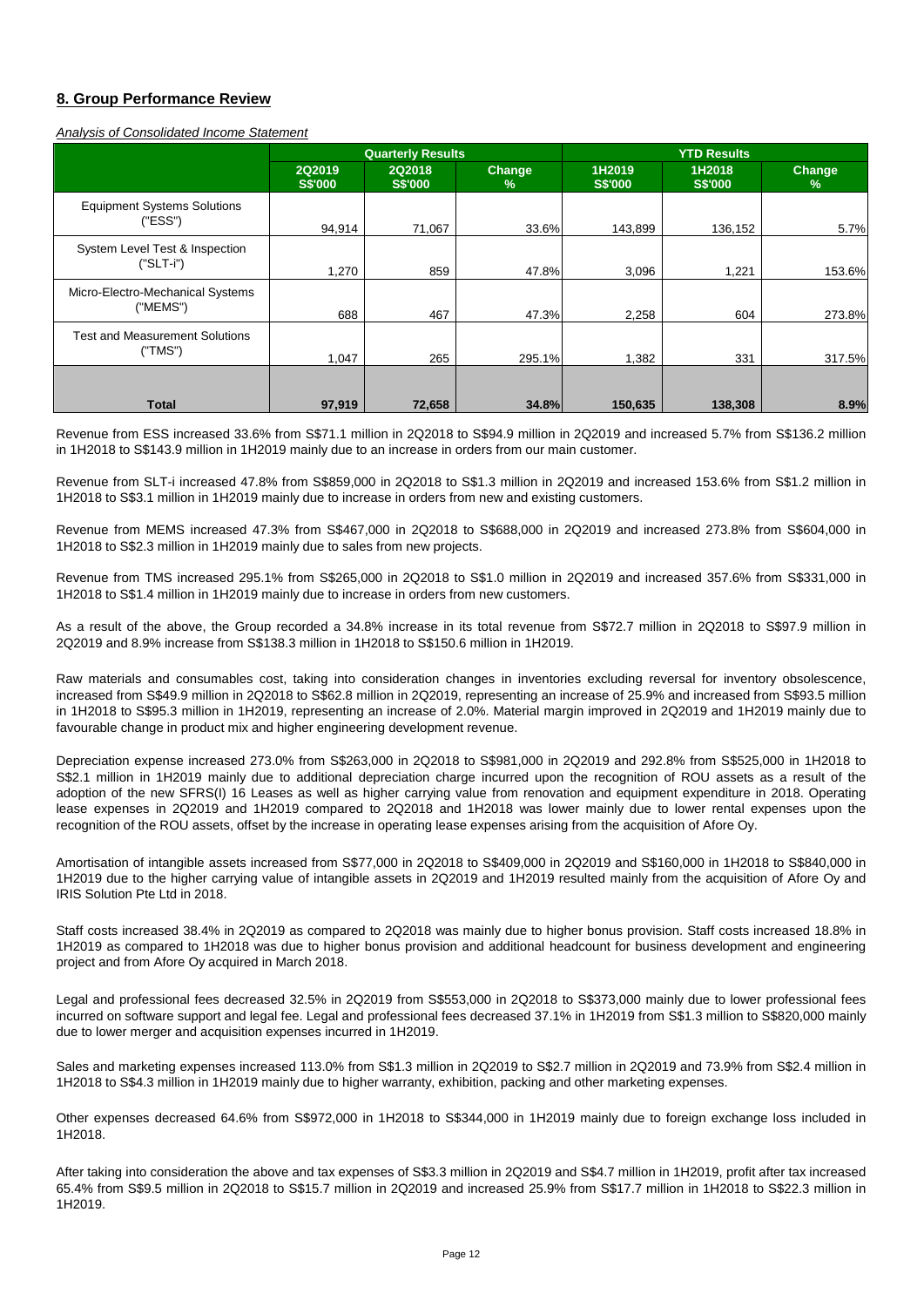### **8. Group Performance Review (Cont'd)**

#### *Analysis of Statement of Financial Position*

Trade and other receivables increased mainly due to the increased sales in 2Q2019 as compared to the previous quarter.

In 1H2019, the Group generated cash flows from operating activities of S\$7.7 million, it paid for dividend of S\$5.1 million, capital expenditure of S\$1.4 million and acquisition of own shares of S\$1.2 million.

The increase in trade and other payables was mainly due to increased material purchases as a result of the increase in sales orders to be fulfilled.

#### **9. Prospect vs Actual Results**

#### *Where a forecast, or a prospect statement, has been previously disclosed to shareholders, any variance between it and the actual results*

In our financial guidance dated 25 July 2019, we stated that we expect to achieve revenue between S\$265 million to S\$280 million in FY2019.

The Group achieved revenue of S\$150.6 million in 1H2019.

#### **10. Business Outlook**

#### *Commentary of significant trends and competitive conditions of the industry and any known factors or events that may affect the Group*

The need for complex semiconductor chip integration for mission-critical applications such as 5G, EV, Industry 4.0 and data centricity has been rising. The challenge for semiconductor manufacturers is to contain the cost-of-test while increasing test coverage and assurance. AEM's integrated smart testing capabilities and handling solutions will play an important role in big data analytics and the interconnected 5G world in the future.

1H2019 has been a record half for AEM as our key customer introduces new products based on more advanced semiconductor nodes. AEM's test handlers which are optimised for testing complex logic chips subsequently saw an increase in demand. On 25 July 2019, the Group announced sales orders worth S\$255 million for delivery in FY2019, and revised its revenue guidance for FY2019 to be between S\$265 million to S\$280 million. Capital expenditure is expected to be between S\$4 million to S\$7 million for FY2019 to support engineering and business development for future customer programs. The sales momentum for our high-density handler will be closely linked to the timing and pace at which our main customer replaces legacy platforms with our equipment, sales seasonality, its market share, and new product/program launches. The Group also expects continued sales of its kits and pans which go into our existing installed base of equipment at our customer's sites.

AEM has been working towards diversifying our customer base through its AMPS (Asynchronous Modular Parallel Smart platform) initiative. The Group has delivered early commercial systems to a memory manufacturer and is working on securing new orders from this customer. AEM also aims to develop accounts with other semiconductor manufacturers for solutions through its AMPS initiative.

The MEMs testing solutions division (Afore) recently received an equipment order for its wafer-level environmental sensor test solutions from a major German sensor supplier in the automotive and consumer industries. This is an important first step in a multi-year sales process.

On the TMS Group, it has delivered optical fiber cable-test equipment to Huawei for its high-performance short reach cabling links for 5G backhaul network. It is currently working with Huawei, CETC23 and their suppliers to offer them additional systems and solutions.

#### **11. Dividends**

#### *(a) Current Financial Period Reported On*

| Any dividend recommended for the current financial period reported on? Yes. |                              |  |  |  |
|-----------------------------------------------------------------------------|------------------------------|--|--|--|
| Name of Dividend                                                            | Interim                      |  |  |  |
| Dividend Type                                                               | Cash                         |  |  |  |
| Dividend Rate                                                               | 2.0 cents per ordinary share |  |  |  |
| Tax Rate                                                                    | Tax Exempt One-Tier          |  |  |  |

#### *(b) Corresponding Period of the Immediately Preceding Financial Year*

| Name of Dividend | Interim                      |
|------------------|------------------------------|
| Dividend Type    | Cash                         |
| Dividend Rate    | 1.5 cents per ordinary share |
| Tax Rate         | Tax Exempt One-Tier          |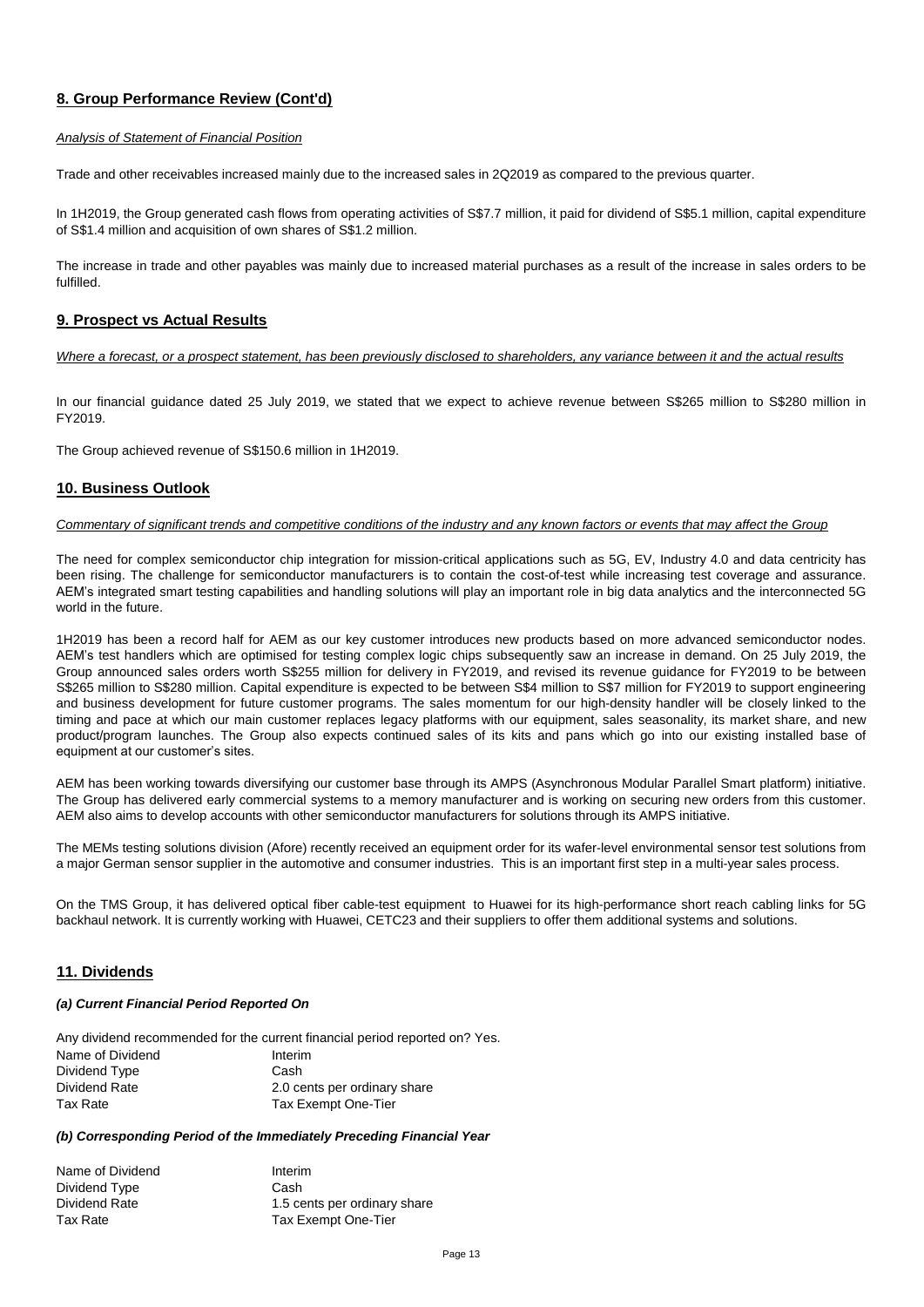### **11. Dividends (Cont'd)**

#### *(c) Date Payable*

Payment will be made on 13 September 2019.

#### *(d) Books Closure Date*

NOTICE IS HEREBY GIVEN that, the Transfer Books and Register of Members of the Company will be closed on 30 August 2019 for the preparation of the proposed dividend. Duly completed and stamped transfers together with all relevant documents of or evidencing title received by the Company's Share Registrar, Boardroom Corporate & Advisory Services Pte. Ltd., at 50 Raffles Place, #32-01 Singapore Land Tower, Singapore 048623, up to 5.00 p.m. on 30 August 2019 will be registered to determine shareholders' entitlements to the proposed dividend. Subject as aforesaid, persons whose securities accounts with The Central Depository (Pte) Limited are credited with ordinary shares in the capital of the Company as at 5.00 p.m. on 30 August 2019 will be entitled to the proposed dividend.

#### *(e) Dividend Policy*

Our dividend policy is based on a payout of annual dividends, including interim dividends of not less than 25% of the Group consolidated profit after tax, excluding non-recurring, one-off and exceptional items, in respect of any financial year to its shareholders. This is subject to the Group's retained earnings, financial position, capital expenditure requirements, future expansion, investment plans and other relevant factors.

#### **12. Statement on Dividends**

*If no dividend has been declared (recommended), a statement to that effect*

Not applicable.

#### **13. Interested Person Transactions**

*If no IPT mandate has been obtained, a statement to that effect*

No IPT mandate has been obtained.

| 6 Months Period Ended 30 June 2019                   |             |                                          |  |  |
|------------------------------------------------------|-------------|------------------------------------------|--|--|
| Name of interested person                            | <b>Note</b> | <b>Aggregate Value</b><br><b>S\$'000</b> |  |  |
| Novo Tellus Capital Partners Pte Ltd ("Novo Tellus") |             | 96                                       |  |  |
| Kerem Pte Ltd ("Kerem")                              |             | 10                                       |  |  |

| Note 1:    | Novo Tellus is a company controlled by Mr. Loke Wai San, the Executive Chairman of the Company and Mr. James<br>Toh Ban Leng, a Director of the Company.                                                                                                                                                                     |
|------------|------------------------------------------------------------------------------------------------------------------------------------------------------------------------------------------------------------------------------------------------------------------------------------------------------------------------------|
|            | The above value represents the professional fee of S\$60,000 paid by the Company to Novo Tellus for advisory<br>services in merger and acquisition activities of the Group and the Group's share of the consultancy services fee of<br>S\$36,000 paid by the Company's associated company, Novoflex Pte Ltd. to Novo Tellus. |
| Note $2$ : | Kerem is a company controlled by Mr. Lavi Alexander Lev, a Director of the Company.                                                                                                                                                                                                                                          |
|            | The above value represents the professional fee of S\$10,000 paid by the Company to Kerem for business and<br>project advisory services.                                                                                                                                                                                     |

#### **14. Confirmation by the Board Pursuant to Rule 705(5) of the Listing Manual**

To the best of our knowledge, nothing has come to the attention of the Board of Directors which may render the unaudited interim financial results of the Group and the Company for the period ended 30 June 2019, to be false or misleading in any material respect.

#### **15. Confirmation by the Directors and Officers Pursuant to Rule 720(1) of the Listing Manual**

The Group confirms that it has procured undertakings from all its Directors and Executive Officers.